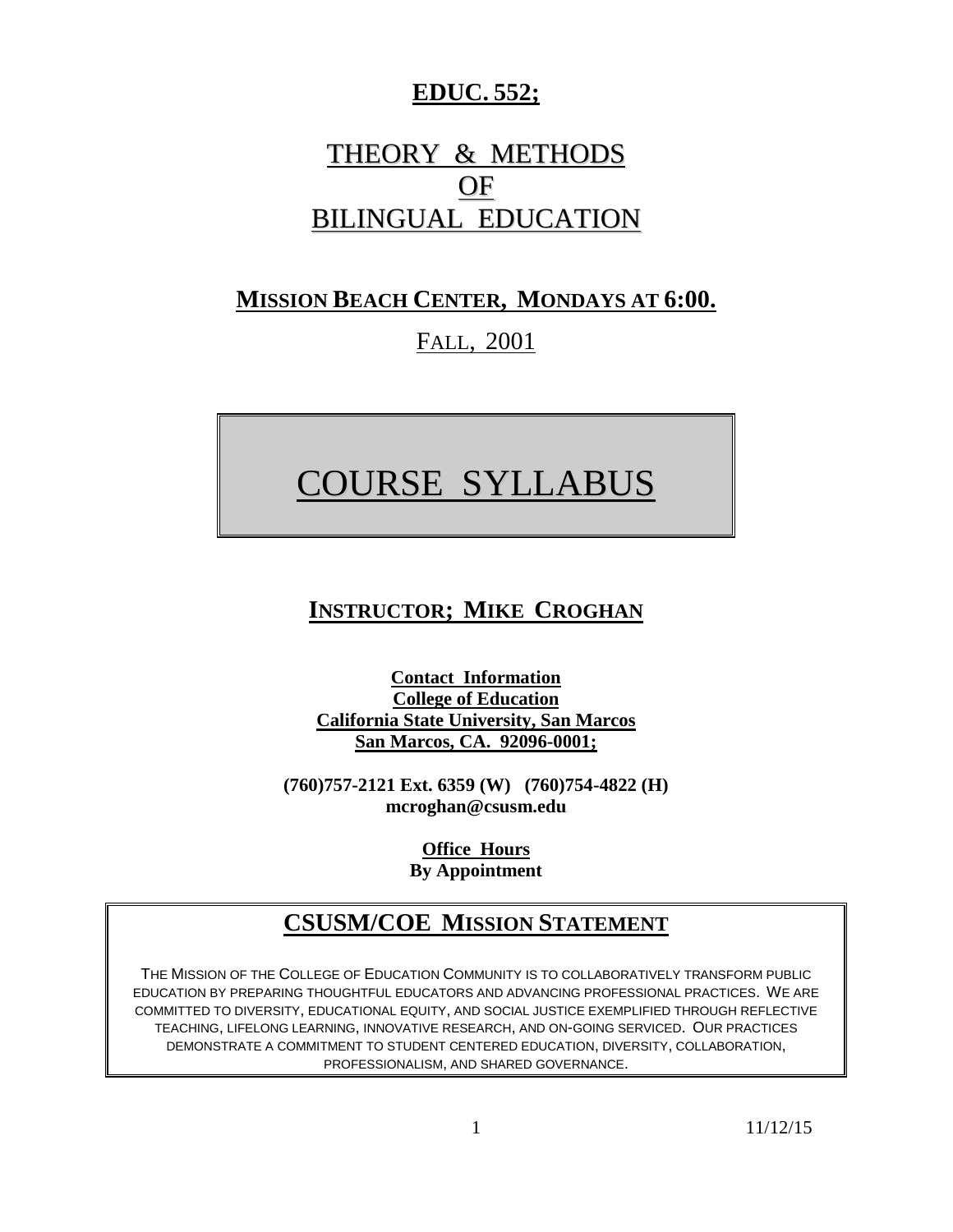#### **TEXTS**

**Choice 1:**

Crawford, James. (1995). *Bilingual Education: History Politics Theory and Practice. Third Edition.* Los Angeles. Bilingual Education Services, Inc. ISBN; 0-89075-556-6.

Hakuta, Kenji (1986). *Mirror of Language. The Debate on Bilingualism.* Basic Books. ISBN; 0-465-04637-1

Lessow-Hurley, J. (1990). *The Foundations of Dual Language Instruction*. New York, NY: Longman. ISBN: 0-8013-0131-9. **Choice 2:**

Brown, H. Douglas (1994). *Principles of Language Learning and Teaching.* Third Edition. Toronto, Prentice-Hall. ISBN: 0-13- 191966-0.

Leyba, Charles F. (Editor) (1994). *Schooling and Language Minority Students: A Theoretical Framework; Second Edition.* Los Angeles, CA.: Evaluation, Dissemination, and Assessment Center, CSULA. ISBN: 0-89755-030-7

Parker, Frank & Riley, Kathryn (1994). *Linguistics for Non-Linguists.* Toronto: Allyn and Bacon. ISBN:0-205-29930-X **Choice 3:**

- Faltis, Christian & Hudelson, Sarah 91998). *Bilinguql Education in Elementary and Secondary Education Communities.* Toronto: Allyn and Bacon. ISBN: 0-205-17120-6
- Freeman, Y.S., and Freeman, D.E. (1992). *Whole Language for Second Language Learners.* Portsmouth, NH: Heinemann. ISBN: 0-435-08723-1
- Freeman, Y.S., and Freeman, D.E (1998). *La ensenanza de la lectura y la escritura en espanol en el aula bilingue.* Portsmouth, NH: Heinemann. ISBN: 0-325-00013-1

Freeman, Y.S., and Freeman, D.E (1996). *Teaching Reading and Writing in Spanish in the Bilingual Classroom.* Portsmouth, NH: Heinemann. ISBN: 00-435-07231-5

Peregoy, Suzanne F. & Boyle, Owen F. (1997). *Reading, Writing, and Learning in ESL: A Resource Book for K-12 Teachers. Second Edition.* White Plains, NY. Longman. ISBN: 0-8013-1628-6.

Uhl Chamot, Anna & O'Malley, J. Michael (1994). *The CALLA Handbook*. Menlo Park, CA. Addison Welsey. ISBN: 0-201- 53963-2

### **GENERAL DESCRIPTION AND OBJECTIVES**

This course will address first and second language acquisition theory and methods and their implications for learning and instruction in schools. Participants will learn about language planning and policy, how language is acquired and developed, the relationships between language, culture and personal identity, bilingual education programs and approaches, and methods for teaching content area curricula and English Language Development to students who speak community languages.

**Special Note:** In 1992, the CSUSM/COE voted to infuse CLAD competencies throughout the COE curriculum. Attached to this syllabus, you will see an outline of the CLAD competencies. Those that are emphasized in this course are highlighted in italics.

## **REQUIREMENTS**

**Attendance:** The effectiveness of this course is in direct measure to the discussions, interactions, and sharing that will characterize the class meetings. As with any class, a culture will take shape here. We want the culture to be based on recognition of the importance of the course content and mutual respect among the participants. Hence, attendance and punctuality are essential. While we appreciate the courtesy of being told of an absence ahead of time, we do not distinguish between excused and unexcused absences. An absence is an absence. Similarly, an attendance is an attendance - defined as a **full** class meeting. Late arrival to or early departure from a class meeting can and will constitute an absence.

An "A" grade for this course can be achieved only if attendance remains above 80%. Attendance that falls below 70% may result in a grade no higher than C for the course and/or being dropped from the course with a grade of U at the discretion of the instructors. This policy is in line with the attendance policy options provided by the CSUSM College of Education.

Attendance is tallied and tracked from a sign-in sheet that will be distributed during each of the class meetings. It is **incumbent upon the student** to see that s/he is "signed in" **during** the class meeting. (For more on how attendance figures into grades, see below, *Grading.*)

And as long as we are on the subject of class attendance and etiquette, we want to tell you that we do not accept phone calls during class meetings. we expect the same courtesy from students – for us and for other students. Turn your cell phone off before entering class.

As per university policy, we have the option of dropping a student who either does not attend the first meeting of this course and/or does not inform me of the absence.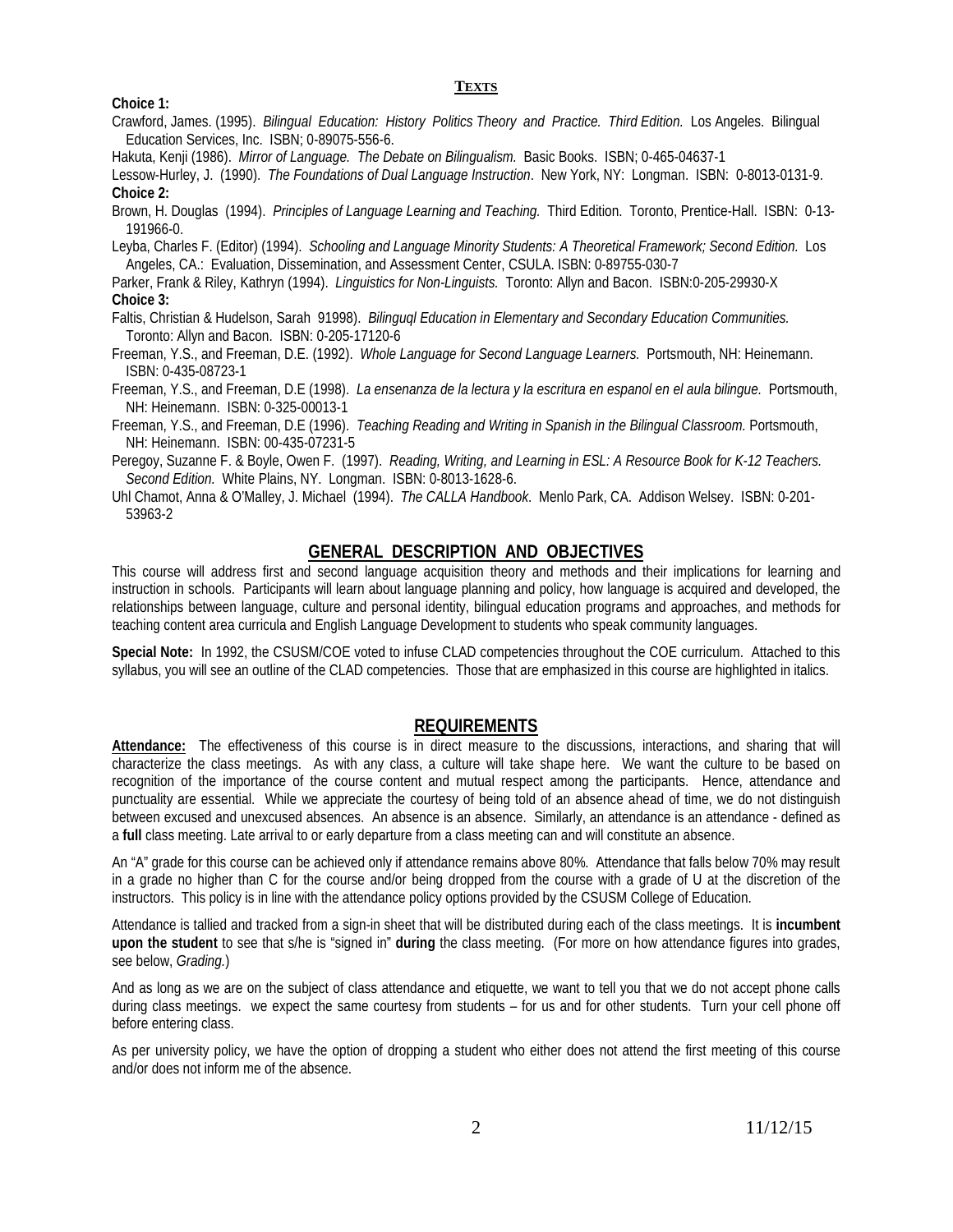**Readings:** As a rule, a part of every class session will be based on the assigned reading for that class. You are expected to come to class meetings prepared with notes or whatever else you use to direct your attention and remind you of highlights about the reading. Class plans and activities will be premised on your having done the reading and having some notes. Occasionally, we might ask you to do a Quick Write based on the readings.

**Quick Writes:** From time to time, a Quick Write might be assigned in class or for homework. These writings will be based on the assigned reading(s) or on issues that emerge from class discussions. Since the number of Quick Writes is open-ended, the grade will be computed from percentage of points possible. We would appreciate it if you could bring some 51/2 X 81/2 cards for writing your Quick Writes. While we do not accept late Quick Writes, we throw out the lowest score in tallying QW points so if you do miss one or 2, it will probably have no affect on QW points.

**SDAIE Lesson Plans (20 points):** In other courses, you have developed lesson plans. You may elect to use some of those plans to develop 3 SDAIE plans by infusing elements and strands of Specially Designed Academic Instruction in English (SDAIE) that you will learn in this course. You are to submit 3 "SDAIE'ed" daily lesson plans, one from each of 3 different subject areas. If you submit a draft of your plans to a peer review *and* have the SDAIE elements and strands clearly demarcated in your work, *and* your plans clearly show lesson plan features that we discuss and present in class, *and* you submit your plans to us as per the instructions you will get on a handout (see next sentence), you will automatically receive the 20 points for this assignment. You need to submit your final polished plans, the rubric sheets given to you during the peer review, and a rubric sheet that you fill out yourself (for more on this, see the handout on pink paper that you will get in class.)

**Bilingual Program Design (20 points):** In consort with a team of at your school or from class, you are to research a program that serves students who are learning in their second language. You will need to talk to teachers, administrators, paraprofessionals, and students about the program at the school. Prepare with your group a presentation to class. The presentation should include overhead or other support and handouts for the class. We will talk about this project more in class and you will be given more guidance and direction.

#### **GRADING:**

A Split Track Grading System will be used in this course. This means that you can choose to complete only certain assignments and acquire only certain point levels that you pre-set for yourself. However, you must earn the minimum number of points and percentages for each of the 4 types of assignments to get the grade you have declared. You cannot apply an overage of points for one type of assignment to another type.

You are urged to keep a copy of all assignments returned to you. To resolve a discrepancy, you will be asked to show your work.

Your grade will be determined by your performance on the 4 requirements as outlined above plus the work you contract to do from the Menu of Options (See attached).

- 1) Note again that a student cannot earn an "A" unless class attendance remains above 80%.
- 2) Note in the *Menu of Options* that two or more late assignments comprise a one letter grade reduction. Because assignments tend to be "long range", the expectation is that you will either turn the assignment in prior to your deadline or on your contracted deadline. If you are absent the day the assignment is due, you need to make arrangements to get the assignment submitted or simply count that assignment as your one late assignment. In short, there are no "excused" late assignments. *Another point; only assignments turned in before class time will be considered on time.*
- 3) In drawing up your contract (see Menu of Options), I strongly recommend you allow "turn around" time. That is, if you want more points on an assignment, you may edit and submit a revised draft – **along with the earlier draft(s)**. Assignments turned in after **11/26 – the "lock date" -** cannot be revised for more points.
- 4) Do not look for a relationship among the types of assignments. None exists. I have taken into account the relative time needed to complete assignments *within* each type and tried to balance/relate those point values, but not so *among* the types of assignments.
- $4)$  I heavily discourage incompletes. To earn an "A" in this course, you must complete the requirements by the end of the term. In dire cases where a student must take an incomplete for the semester, the maximum grade for the course will be a "B".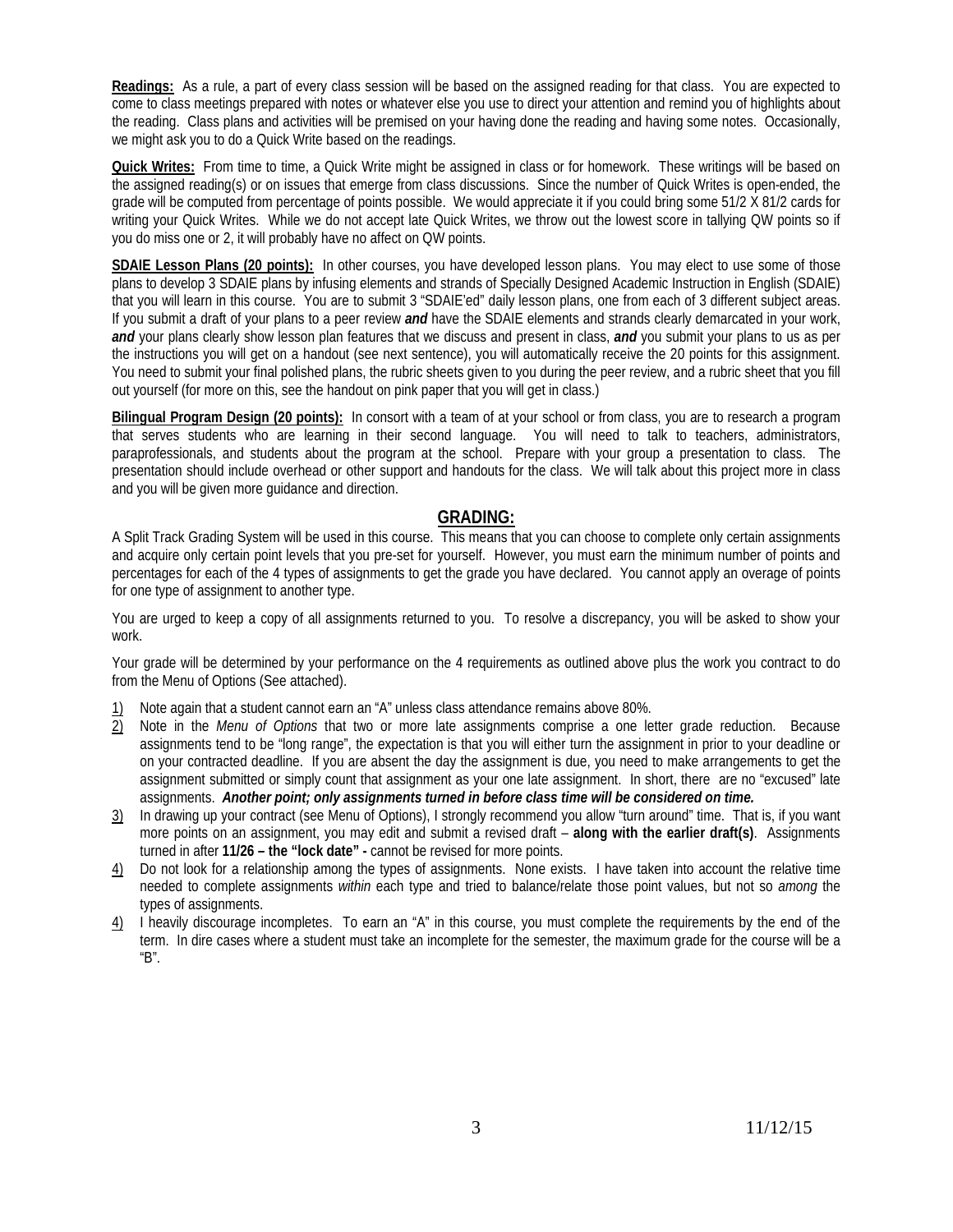## **TRACKS, GRADES, AND POINTS.**

| <b>ASSIGNMENT/OPTION</b>                                                                                                                                                                                                               | A TRACK                      | <b>B TRACK</b>                |
|----------------------------------------------------------------------------------------------------------------------------------------------------------------------------------------------------------------------------------------|------------------------------|-------------------------------|
| <b>REQUIRED ASSIGNMENTS:</b><br>Attendance<br>SDAIE'ed Lesson Plans (20 points<br>Bilingual Program Design (20 points)<br>Quick Writes                                                                                                 | 80%(min.)<br>15<br>15<br>90% | 70%( min.)<br>12<br>12<br>80% |
| <b>BORDER CROSSINGS:</b><br>Community Action (10)<br>Community Tour/Ode (10)<br>Cultural Event (10)<br>Ethnographic Interview (15)<br>Home Visit (15)<br>Listening Immersion/Think Aloud (15)<br>Other (TBA)                           | 15                           | 12                            |
| PROFESSIONAL GROWTHS:<br>Guest Presenter (10)<br>IMC, Other Learning Resource Visit. (20)<br>Materials Analysis (15)<br>Participation/Observation (20)<br>Policy Meeting (20)<br>Resource Share (5)<br>Video Watch (10)<br>Other (TBA) | 15                           | 12                            |
| <b>WRITTEN ASSIGNMENTS:</b><br>Interactive Journal (10)<br>Personal History (10)<br>Book Report (18)<br>Case Study (18)<br>Reading Journals (18)<br>Research Report (12)<br>Web Surfing (10)<br>Other (TBA)                            | 13                           | 10                            |

#### **SPECIAL NOTES:**

**1) Lock Date is November 26, 2001**. This means that assignments turned in on or after this date are locked. You will not get them back for revisions to earn more points. The "Lock Date" also means you can do ONLY assignments you have on your contract.

**2)** Only assignments submitted on or before **December 10, 2001**will be credited for the semester grade.

**3)** As instructors, we reserve the right to modify the schedule and course content as listed on the following page in the best interests of the objectives of this course and the resources the students bring to it. Also, special guest presenters may alter the content and/or sequence of this Scope and Sequence. We will do our best to inform the class in advance of any changes.